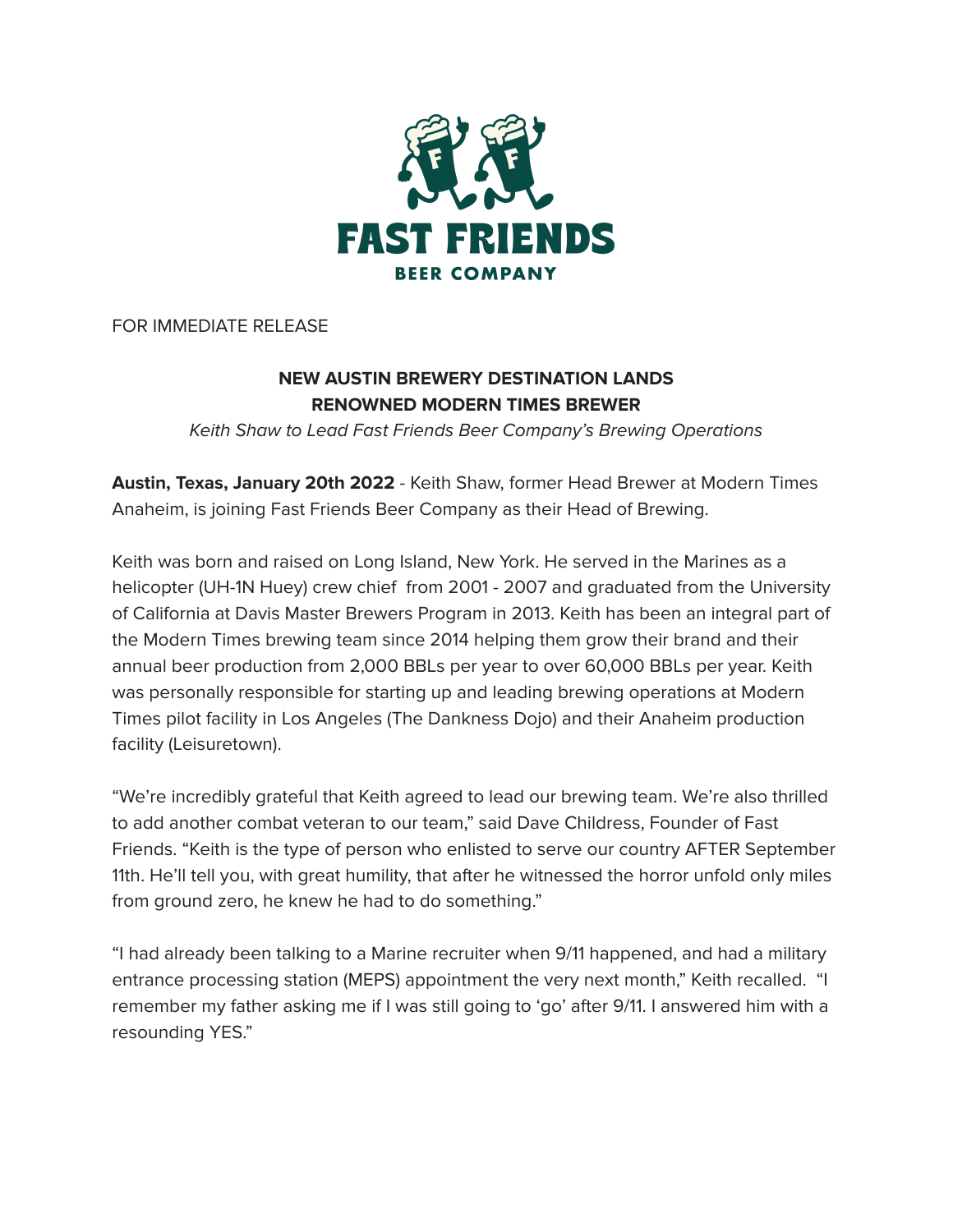"Keith checks all the boxes, he is a technically gifted brewer, a creative recipe writer, he leads by example and he is a kind human," said Dave. "We couldn't have found a better brewer and or a better person to help us build something special in South Austin. "

When asked about his future move to Austin, Keith said "Austin is one of the coolest cities I've been to, and it seems like there is a place for everyone here. I'm super excited to be a part of the Fast Friends team and bring my expertise and knowledge of the last 10 years to Austin and help make some of the best beer I can possibly make."



###

Fast Friends Beer Company is a brewpub built on the ethos of inspiring people to DO/good, LOVE/big, and LIVE/now. We aspire to be a beacon of positivity and a happy place for human connection. Construction is underway on a 3.35 acre hill country oasis hidden just off I-35 in South Austin.